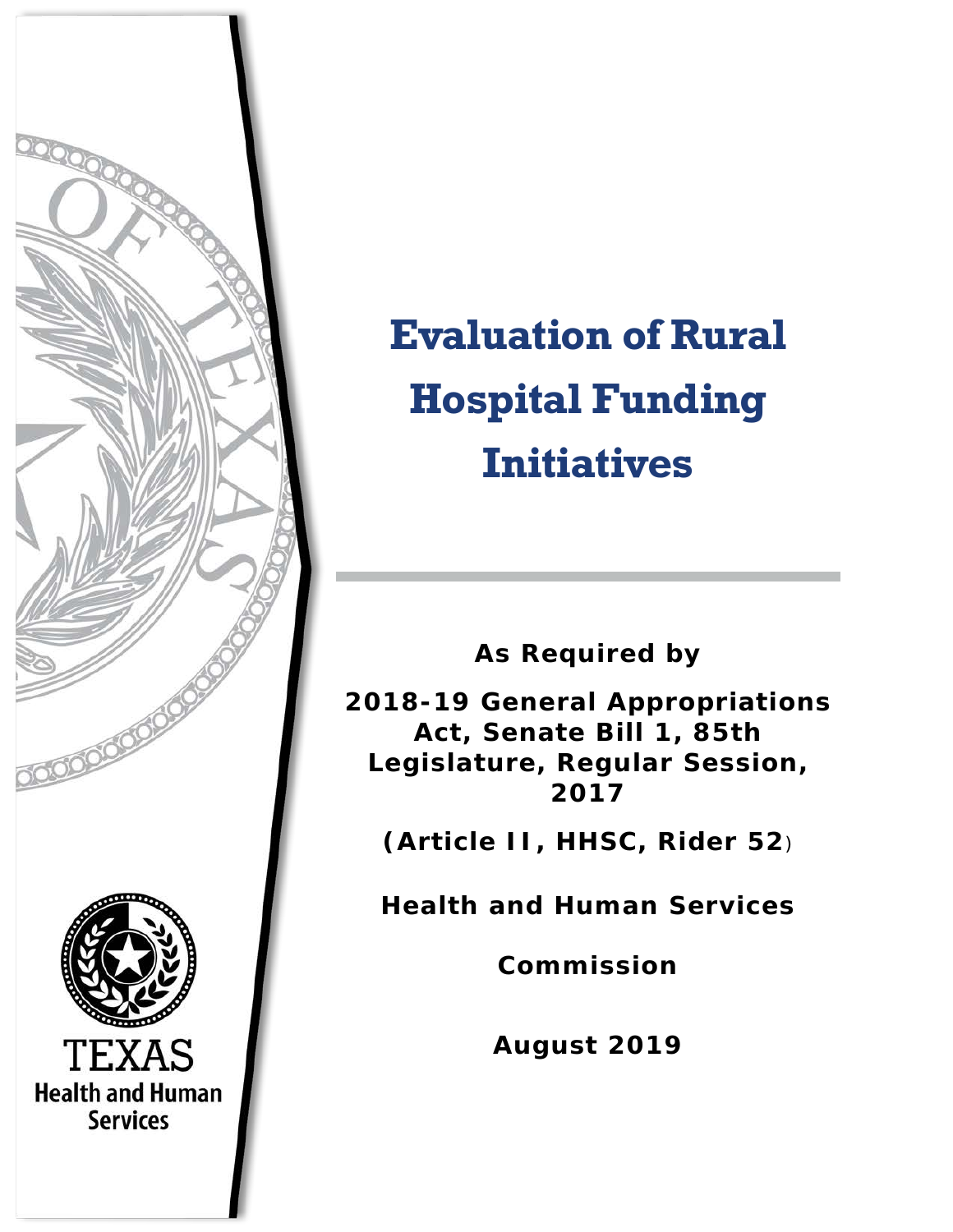# **Contents**

| Wrongful Denials, Average Wait Times, and Vendor Compliance  9 |  |
|----------------------------------------------------------------|--|
|                                                                |  |
|                                                                |  |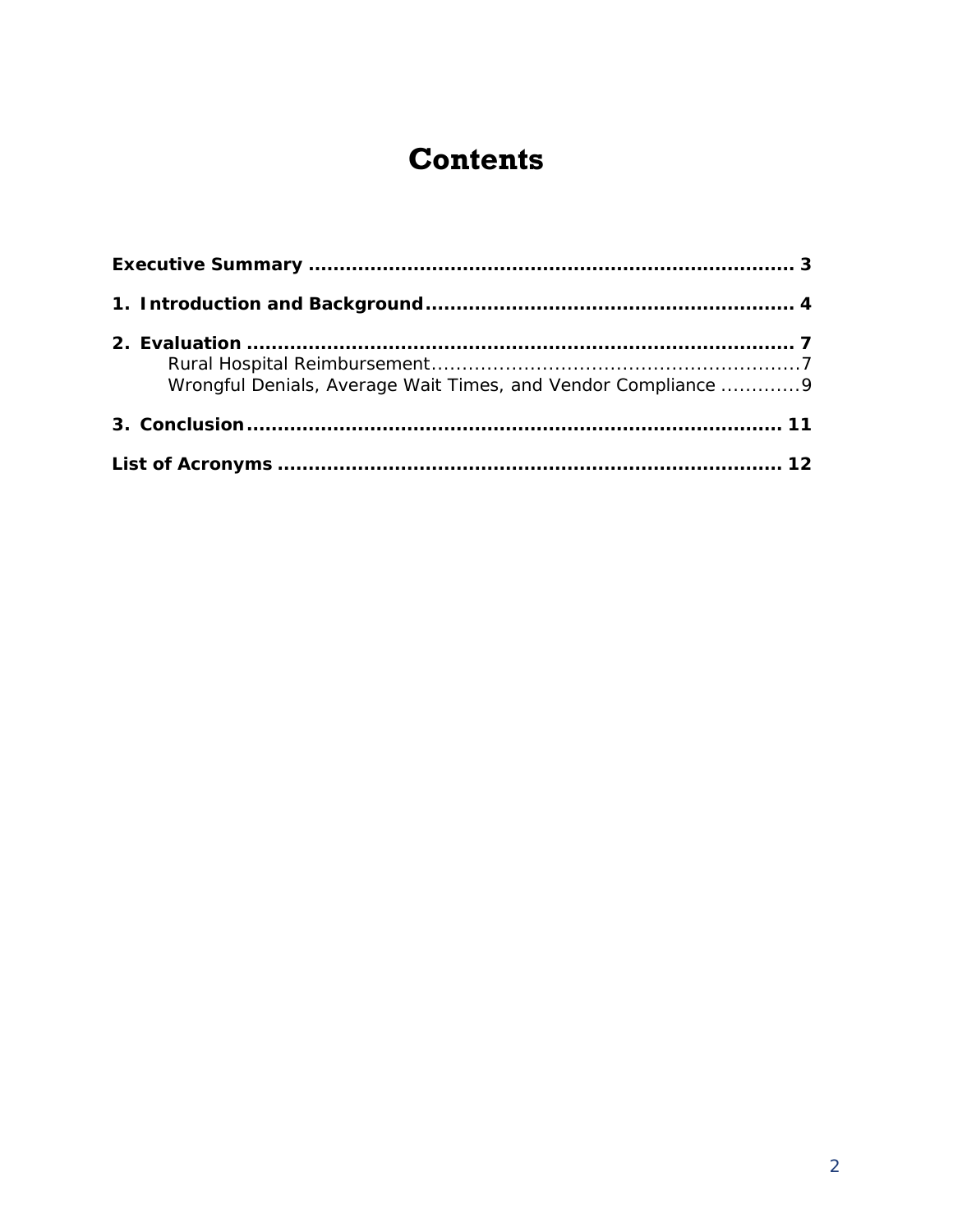### <span id="page-2-0"></span>**Executive Summary**

The 2018-19 General Appropriations Act, Senate Bill 1, 85<sup>th</sup> Legislature, Regular Session, 2017 (Article II, Health and Human Services Commission (HHSC), Rider 52), Evaluation of Rural Hospital Funding Initiatives, requires HHSC to provide a report on its evaluation of Medicaid funding initiatives for rural inpatient and outpatient hospital services, including determining the percentage of estimated allowable hospital cost reimbursed by payments for services provided to managed care clients; the percentage of wrongful denials; the average wait time for final payment; and any remedies taken to improve compliance of vendors.

Based on analysis using State Fiscal Year 2017 data, rural hospitals were paid approximately 83 percent of cost for inpatient services and 53 percent for general outpatient services. The 86<sup>th</sup> Legislature appropriated additional funds for the next biennium that are anticipated to increase inpatient reimbursement to approximately 95 percent of cost.

HHSC has undertaken a number of steps to improve the process for evaluating timeliness of payments to rural hospitals. HHSC is launching a new project in response to this rider and internal audit findings to calculate timeliness of payments to rural hospitals and identify improvements in encounter data. HHSC will implement contractual remedies as necessary based on the findings of the project. HHSC continues to implement systematic changes to validate the accuracy of submitted encounter and claims data.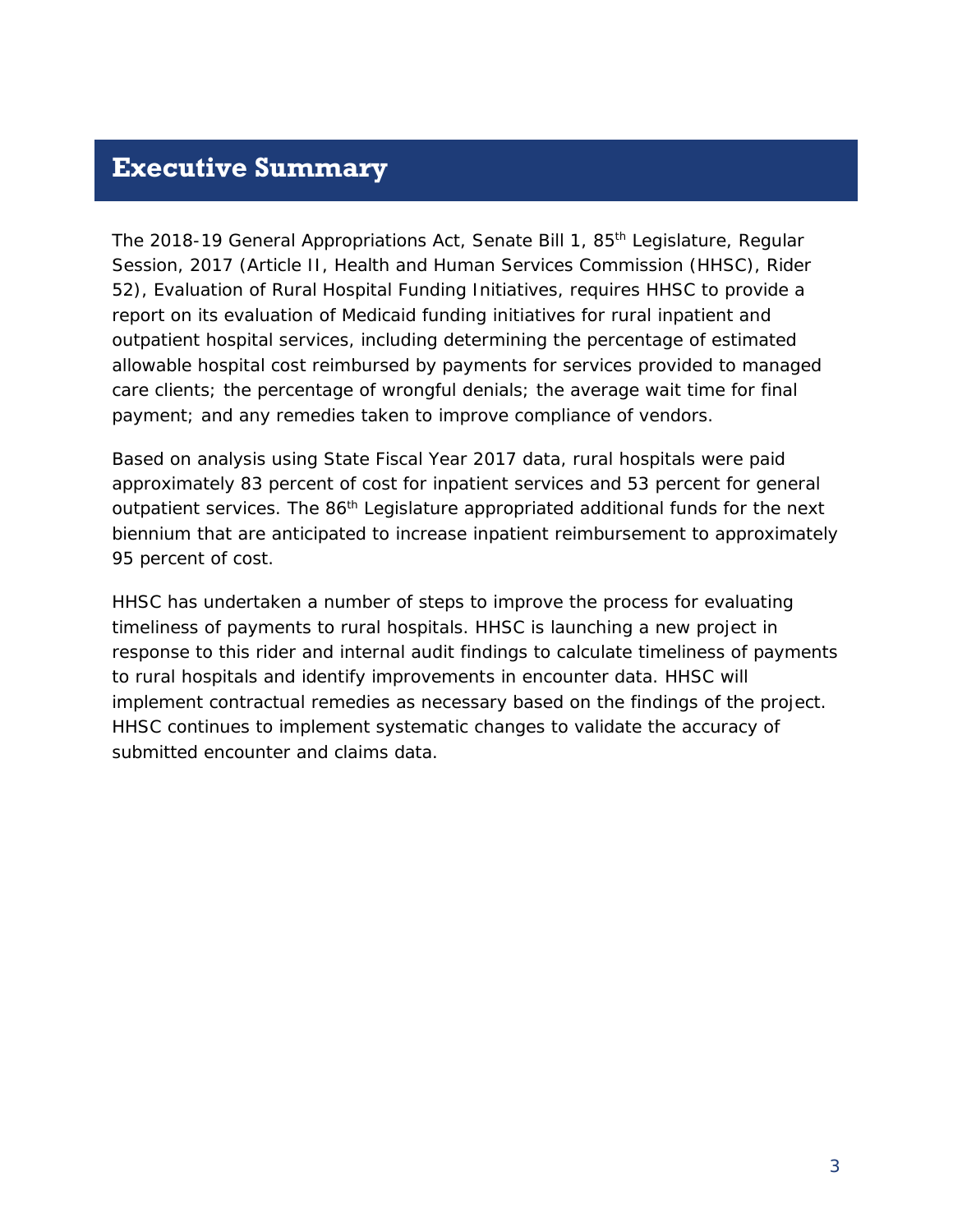## <span id="page-3-0"></span>**1.Introduction and Background**

Rider 52 requires HHSC to submit a progress report on the evaluation of Medicaid funding initiatives for rural inpatient and outpatient hospital services to the Legislative Budget Board (LBB) and the Office of the Governor (OOG) by August 1, 2018 and submit a report on the evaluation findings to the LBB and the OOG by August 1, 2019. For purposes of the above evaluations, and as defined by Rider 46, rural hospitals are defined as (1) hospitals located in a county with 60,000 or fewer persons according to the 2010 U.S. Census; (2) a hospital designated by Medicare as a Critical Access Hospital (CAH), a Sole Community Hospital (SCH), or a Rural Referral Center (RRC) that is not located in a Metropolitan Statistical Area (MSA); or (3) a hospital that has 100 or fewer beds, is designated by Medicare as a CAH, a SCH, or a RRC, and is located in an MSA.

Rider 52 was adopted in the 85<sup>th</sup> legislative session in response to concerns that rural hospitals were not being paid sufficiently and a number of them were closing their doors. Historically rural hospital reimbursement has been modified to try to meet the needs of these hospitals that are critical to maintain accessible healthcare in the rural areas of Texas. Table 1 outlines the historical methodologies used for the rural facilities.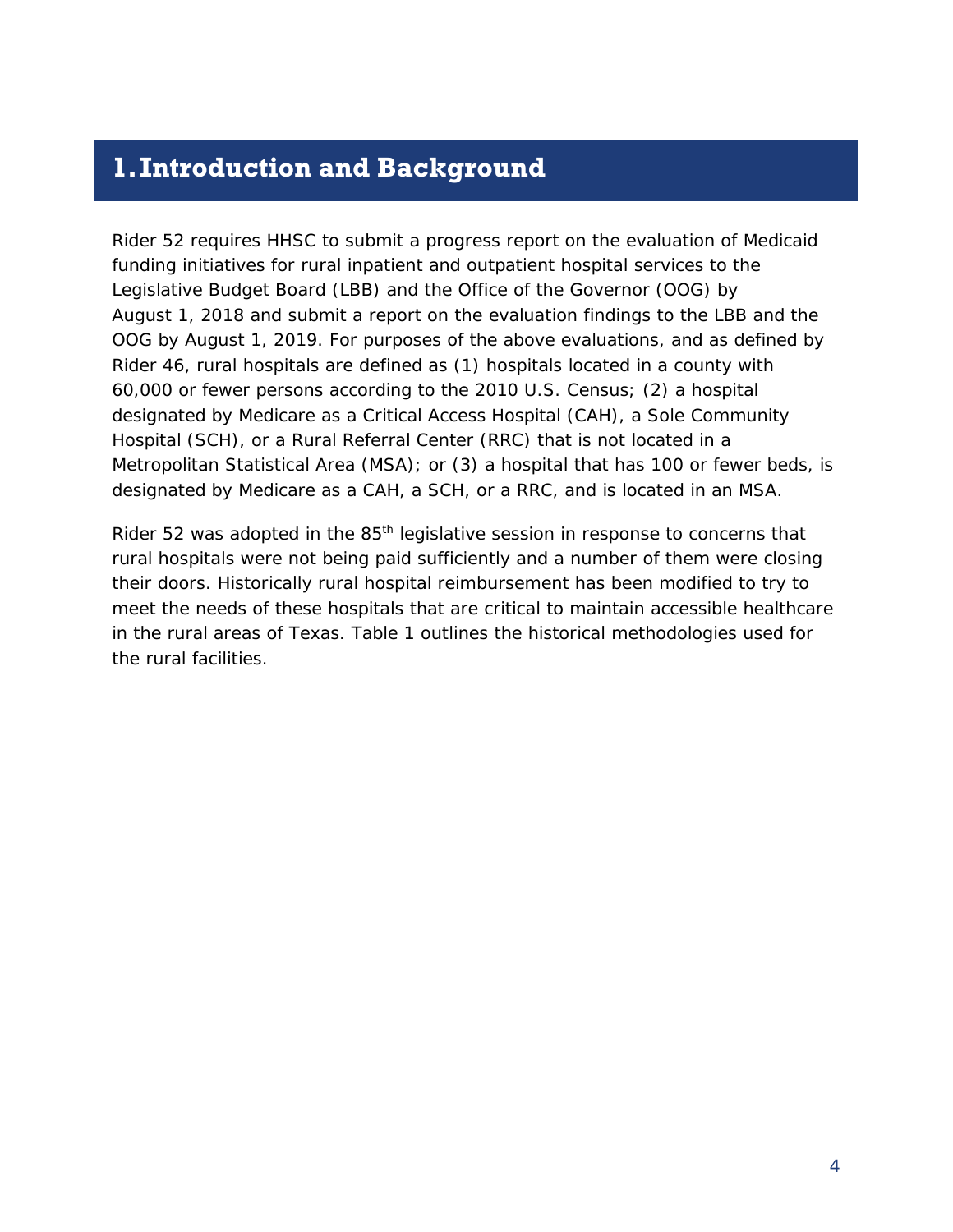| Hospital<br><b>Description</b>  | <b>Service</b><br><b>Begin</b><br>Date | <b>Service</b><br><b>End Date</b> | Inpatient<br>Reimburse-<br>ment<br><b>Method</b> | Inpatient<br>Cost<br><b>Settlement</b><br>$1$ (FFS<br>Only) | General<br>Outpatient<br>Reimburse-<br>ment<br><b>Method</b> | Outpatient<br>Cost<br><b>Settlement</b><br>(FFS Only) |
|---------------------------------|----------------------------------------|-----------------------------------|--------------------------------------------------|-------------------------------------------------------------|--------------------------------------------------------------|-------------------------------------------------------|
| 100 Beds or<br>Fewer            | 9/1/1989                               | 8/31/2005                         | <b>DRG</b>                                       | Yes                                                         | Cost                                                         | Yes                                                   |
| Rural<br>Hospitals <sup>2</sup> | 9/1/2005                               | 8/31/2007                         | <b>DRG</b>                                       | <b>Yes</b>                                                  | Cost                                                         | <b>Yes</b>                                            |
| Rural<br>Hospitals <sup>3</sup> | 9/1/2007                               | 8/31/2011                         | <b>DRG</b>                                       | Yes                                                         | Cost                                                         | <b>Yes</b>                                            |
| Rural<br>Hospitals $2$          | 9/1/2011                               | 8/31/2013                         | <b>TEFRA</b><br>(Cost) <sup>4</sup>              | Yes                                                         | Cost                                                         | <b>Yes</b>                                            |
| Rural<br>Hospitals <sup>5</sup> | 9/1/2013                               | 8/31/2017                         | APR DRG <sup>6</sup>                             | No                                                          | Cost                                                         | Recoup Only                                           |

#### **Table 1. Historical Rural Hospital Reimbursement Methodology**

1

<span id="page-4-1"></span> $2$  Hospitals located in a rural area with fewer than 101 beds or more than 100 beds and not located in a Metropolitan Statistical Area (MSA) and designated as either Rural Referral Center or Sole Community Hospital.

<span id="page-4-2"></span><sup>3</sup> Hospitals located in a county with 50,000 or fewer in population or hospitals not located in a Metropolitan MSA and designated as either Rural Referral Center or Sole Community Hospital. All Critical Access Hospitals regardless of location.

<span id="page-4-3"></span><sup>4</sup> TEFRA - Cost reimbursement as defined by Tax Equity and Fiscal Responsibility Act.

<span id="page-4-4"></span><sup>5</sup> Hospitals located in a county with 60,000 or fewer in population according to the 2010 U.S. Census or hospitals designated as either Rural Referral Center, Sole Community Hospital or Critical Access Hospital.

<span id="page-4-0"></span> $1$  Cost Settlement – The process of calculating each hospital's cost or providing Texas Medicaid services from the CMS 2552 cost report. Costs are compared to interim payments and a settlement is completed between HHSC and the provider to reimburse the provider at their allowable cost in the Fee for Service Program. No cost settlement is performed in Managed Care.

<span id="page-4-5"></span> $6$  APR DRG – All Patient Refined Diagnosis Related Group – Method of payment that reimburses claims based on the diagnosis and other factors of the client's condition.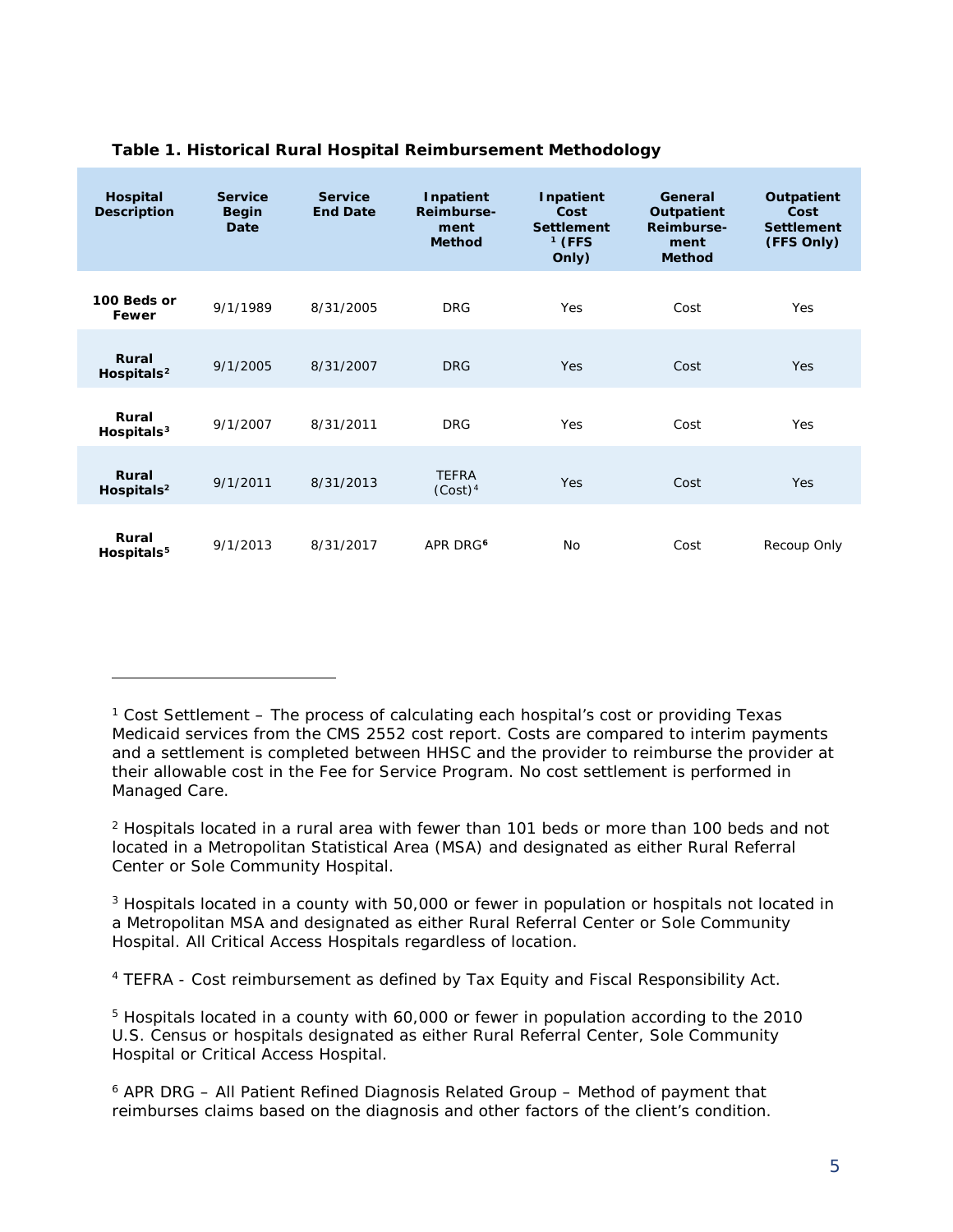| Hospital<br><b>Description</b>   | <b>Service</b><br><b>Begin</b><br>Date | <b>Service</b><br><b>End Date</b> | Inpatient<br>Reimburse-<br>ment<br><b>Method</b> | Inpatient<br>Cost<br><b>Settlement</b><br>$1$ (FFS<br>Only) | General<br>Outpatient<br>Reimburse-<br>ment<br><b>Method</b> | <b>Outpatient</b><br>Cost<br><b>Settlement</b><br>(FFS Only) |
|----------------------------------|----------------------------------------|-----------------------------------|--------------------------------------------------|-------------------------------------------------------------|--------------------------------------------------------------|--------------------------------------------------------------|
| Rural<br>Hospitals $7$           | 9/1/2017                               | 8/31/2019                         | APR DRG                                          | <b>No</b>                                                   | Cost                                                         | Recoup Only                                                  |
| Rural<br>Hospitals $4$           | 9/1/2017                               | 8/31/2019                         | APR DRG                                          | <b>No</b>                                                   | Cost                                                         | Recoup Only                                                  |
| Rural<br>Hospitals <sup>48</sup> | 9/1/2019                               | Current                           | APR DRG                                          | <b>No</b>                                                   | Cost                                                         | Recoup Only                                                  |

Reimbursement rates prior to September 1, 2019, were developed using state fiscal year 2010 inpatient admissions with inflation to 2014. At that time, the rates were based on 100 percent of cost (TAC §355.8052); however, the rates were not adjusted subsequently and no longer cover 100 percent of cost.

1

<span id="page-5-0"></span><sup>7</sup> Hospitals located in a county with 60,000 or fewer persons according to the 2010 U.S. Census; or a hospital designated by Medicare as a CAH, a SCH, or a Rural Referral Center (RRC) that is not located in an MSA; or a hospital that has 100 or fewer beds, is designated by Medicare as a CAH, a SCH, or an RRC, and is located in an MSA.

<span id="page-5-1"></span><sup>8</sup> Appropriations from 86th Session include Inflationary Standard Dollar Amount (SDA) Increase, SDA Percentage Increase and SDA add-on for Labor and Delivery services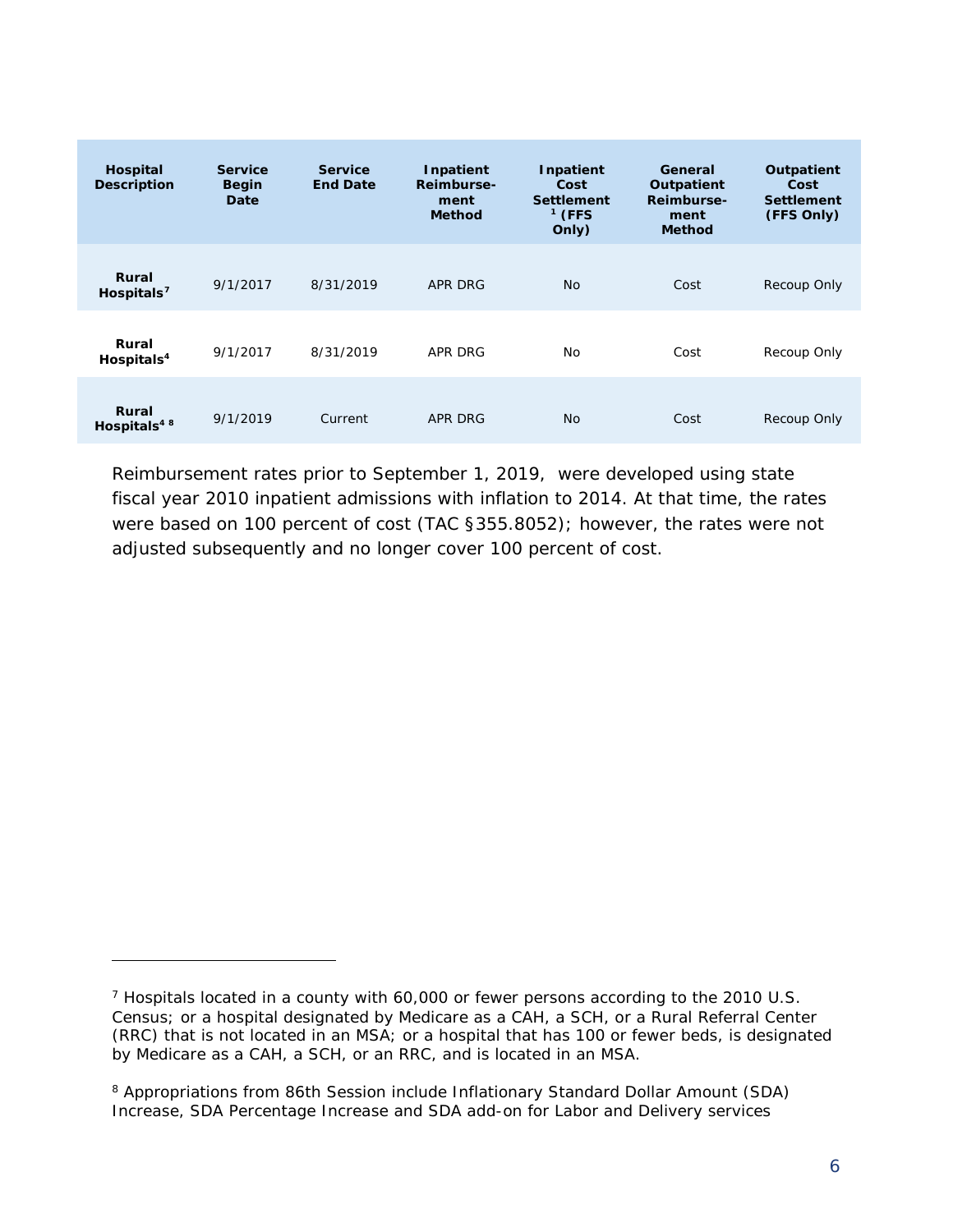## <span id="page-6-0"></span>**2.Evaluation**

l

## <span id="page-6-1"></span>**Rural Hospital Reimbursement**

If the legislature had not appropriated additional funds for rate increases, based on projections created from state fiscal year 2017 data, rural hospitals would be paid about 83 percent of cost for inpatient services and 53 percent for general outpatient services in fiscal year 2020. Please see Table 2 and Table 3. Actual percentages are likely higher since the percentages cited in this report are based on available managed care data that include billed charges. Charges are used to determine cost; billed charges are higher than allowable charges, and services may be included in the data that are not payable Medicaid services.

#### **Percentages of Estimated 2020 Payments to Estimated 2020 Costs[9](#page-6-2)**

|                                   | Cost          | <b>Payments</b> | <b>Percentage of Cost</b> |
|-----------------------------------|---------------|-----------------|---------------------------|
| FFS (Fee-for-<br>Service) Cost    | \$20,559,248  | \$20,673,669    | 101%                      |
| <b>MCO</b> (Managed Care)<br>Cost | \$156,977,637 | \$74,081,280    | 47%                       |
| Total                             | \$177,536,885 | \$94,754,949    | 53%                       |

#### **Table 2. Estimated Rural Hospital Outpatient Medicaid Cost, Payments, and Percentage Covered[10](#page-6-3)**

<span id="page-6-2"></span><sup>9</sup> Estimates based on SFY 2016 claim and encounter data Inflated to 2020.

<span id="page-6-3"></span><sup>&</sup>lt;sup>10</sup> General Outpatient excludes Imaging, Clinical Laboratory and Hospital Ambulatory Service Centers paid on a fee schedule.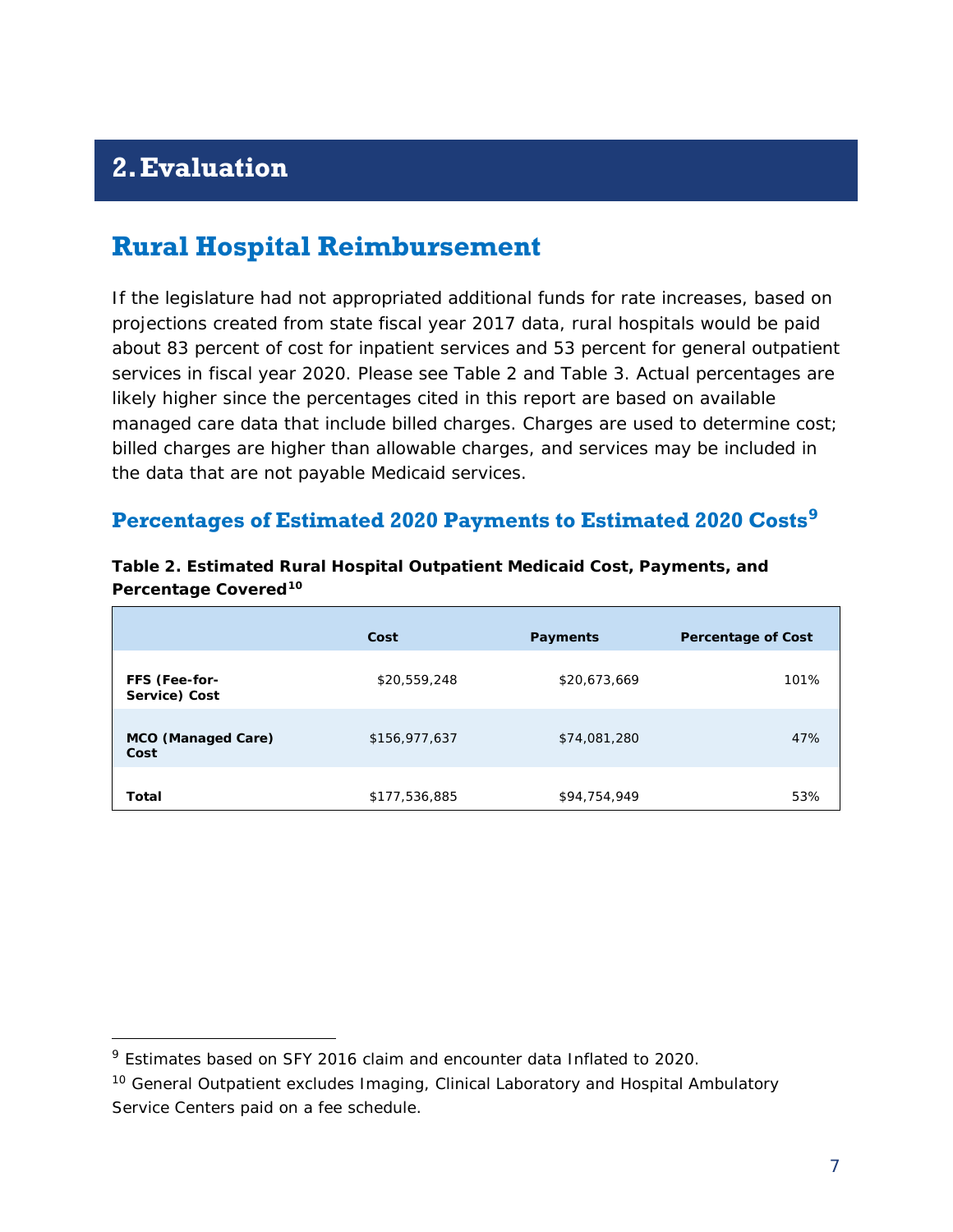|                                   | Cost          | Payments      | <b>Percentage of Cost</b> |
|-----------------------------------|---------------|---------------|---------------------------|
| FFS (Fee-for-<br>Service) Payment | \$44,543,880  | \$39,335,363  | 88%                       |
| MCO (Managed Care)<br>Payment     | \$175,326,477 | \$142,358,191 | 81%                       |
| Total                             | \$219,870,357 | \$181,693,554 | 83%                       |

#### **Table 3. Estimated Rural Hospital Inpatient Medicaid Cost, Payments, and Percentage Covered[11](#page-7-0)**

The 2020-2021 General Appropriations Act, House Bill 1, 86th Regular Session (Article II, HHSC Rider 11, Hospital Payments), appropriated \$11,484,360 in General Revenue Funds and \$17,715,640 in Federal Funds in fiscal year 2020 and \$12,773,550 in General Revenue Funds and \$20,726,450 in Federal Funds in fiscal year 2021 to increase inpatient rates for rural hospitals in the coming biennium to trend forward rates from FY 2014 levels with an inflation adjustment. Section (e) of the same rider increased appropriations for inpatient rates specifically for rural hospitals by an additional \$5,371,045 in General Revenue Funds and \$8,285,311 in Federal Funds in fiscal year 2020 and \$5,371,045 in General Revenue Funds and \$8,715,095 in Federal Funds in fiscal year 2021.

In addition, the 2020-2021 General Appropriations Act, House Bill 1, 86<sup>th</sup> Regular Session (Article II, HHSC Rider 28, Rural Labor and Delivery Medicaid Add-on Payment) appropriated \$3,146,400 in General Revenue and \$4,853,600 in Federal Funds in fiscal year 2020 and \$3,050,400 in General Revenue and \$4,949,600 in Federal Funds in fiscal year 2021 for HHSC to provide a \$500 Medicaid add-on payment for labor and delivery services provided by rural hospitals.

Total additional appropriations are \$50.8 million in All Funds for the biennium. HHSC estimates that the additional funding from these riders will increase rural hospital reimbursement for inpatient services to 95 percent of cost. The increased rates will be effective September 1, 2019.

l

<span id="page-7-0"></span><sup>&</sup>lt;sup>11</sup> Inpatient estimate does not include the additional funding from the 86<sup>th</sup> Legislature.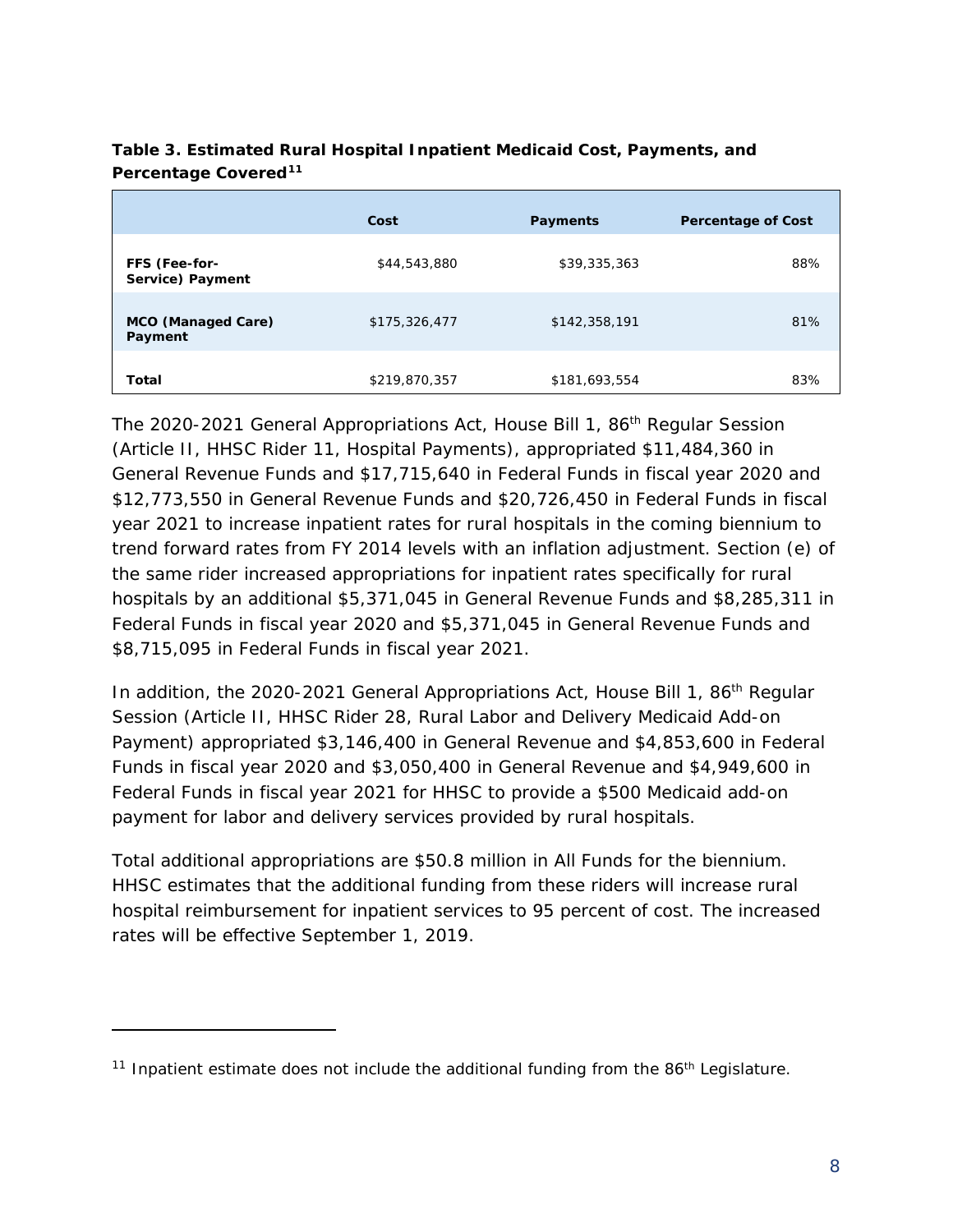Senate Bill 170, 86<sup>th</sup> Legislature, Regular Session, 2019, requires HHSC to develop a minimum fee schedule, or other directed payment program, by September 1, 2020 for the MCOs to follow to maximize the funds available to the rural hospitals. HHSC will also be creating a strategic plan required by the legislature that will make recommendations for reimbursement methodologies for these critical facilities.

General outpatient services are currently reimbursed by a percentage of cost; however, in state fiscal year 2014, reimbursement for outpatient services were capped at the rate in effect on September 1, 2013. The cap eliminated any increases in reimbursement for these services regardless of cost. The cap will not allow for an outpatient rate, based on cost, to increase but will allow for decreases if the providers' cost to charge ratio decreases because of cost report settlement. The cost report settlement may result in a recoupment; however, if the provider is reimbursed less than cost, no additional funds are paid to the provider (TAC [§355.8061\)](https://texreg.sos.state.tx.us/public/readtac$ext.TacPage?sl=R&app=9&p_dir=&p_rloc=&p_tloc=&p_ploc=&pg=1&p_tac=&ti=1&pt=15&ch=355&rl=8061).

HHSC has also taken administrative actions to help maintain reimbursements at rural hospitals. Effective February 1, 2018 imaging services provided by rural hospitals were reimbursed a percentage of the CMS fee for hospital imaging. The percentage is subject to change depending on fluctuations in the Medicare fee schedule. Due to reductions to the Medicare fee schedule, effective July 1, 2019, clinical lab services at rural hospitals will be based upon a revised methodology by using 96 percent of the Medicare fee for rural hospitals. This increased percentage will help maintain reimbursement rates that are currently paid, but which will be a higher percentage of the Medicare fee schedule than are currently paid.

## <span id="page-8-0"></span>**Wrongful Denials, Average Wait Times, and Vendor Compliance**

Current managed care contracts do not provide a specific definition of wrongful denials. However, MCOs are required to track and report timely provider payments and denials. Claims can be denied for a number of reasons, including, but not limited to: incorrect billing codes, invalid Medicaid ID number, billing for noncovered service, or incorrect National Provider Identification (NPI) or Texas Provider Identification (TPI). Consistent payment denials can lead to provider abrasion and a decrease in the MCO's provider network. HHSC works with providers who submit complaints and provides ongoing education to providers and MCOs to ensure both understand the claims submission processes and contractual requirements.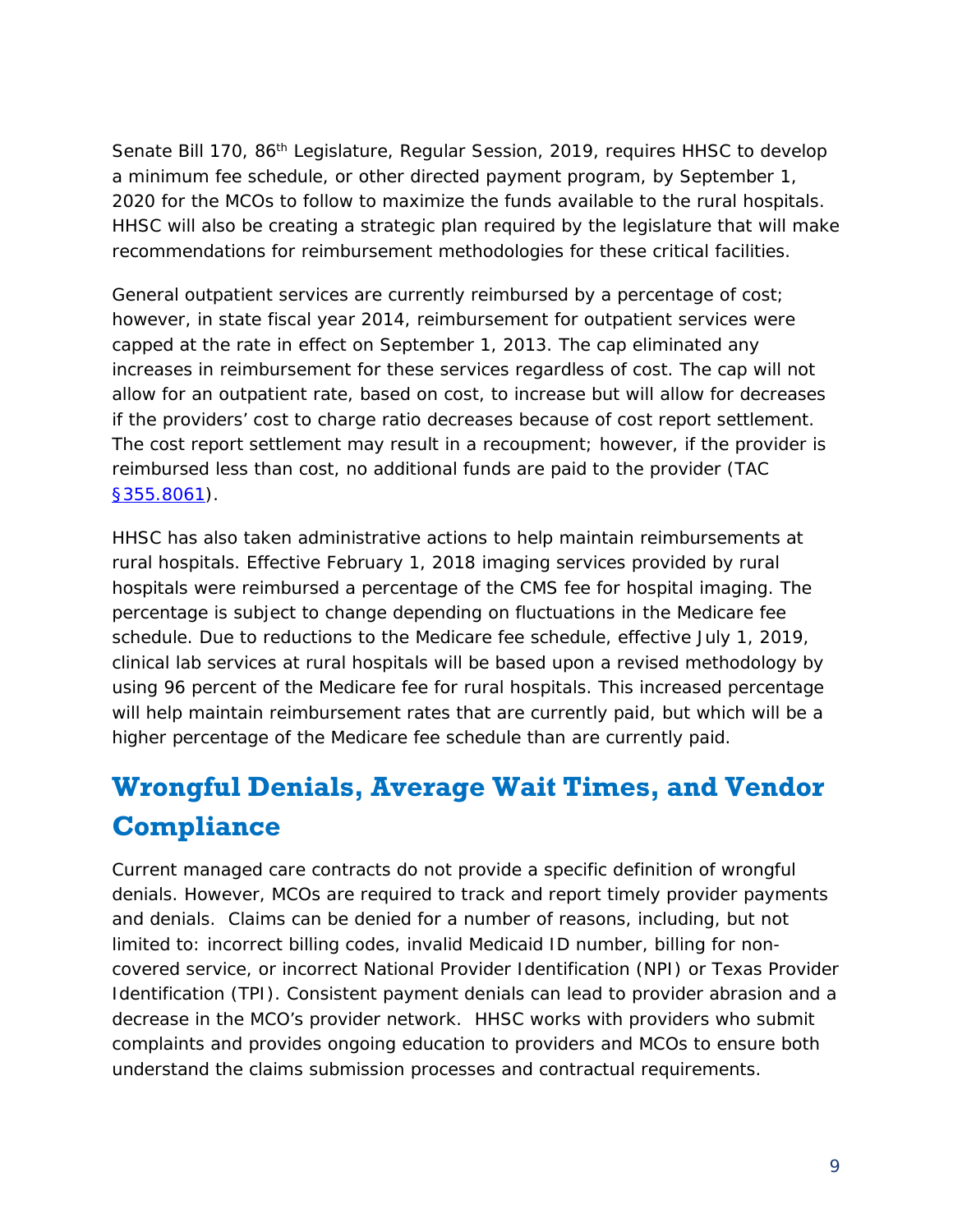In early fiscal year 2019, HHSC internal audit released its findings on timeliness of managed care payments to rural hospitals. The findings indicated that based on data provided by MCOs, five out of the six tested MCOs were timely in their payments to rural hospital providers. The one MCO that was not found to be timely "paid a total of 11,044 claims to identified rural hospitals of which 1,222 (11.1 percent) were not paid timely."<sup>[12](#page-9-0)</sup>

The audit also made recommendations to implement a process to ensure timeliness of payments to rural hospitals. While all providers are required by the HHSC Uniform managed Care Contract (UMCC) to pay or reject clean claims within 30 days, encounter data did not contain elements necessary to identify rural hospitals.

HHSC has begun a project that will calculate timeliness payment specifically for rural hospitals, which will implement by September 1, 2019. In this project HHSC will identify the data fields used to calculate timeliness payments, define what HHSC considers paid, and create an additional section on the Encounter Monthly Status Report demonstrating compliance. Based on the results of this project, HHSC will track timely claims payments to rural hospitals and determine if additional contract requirements or remedies are needed based on non-compliance. HHSC also implemented changes to the posted rate reports to identify rural hospitals consistently for the MCOs. The reports are updated monthly and are posted on the rate analysis web site.

1

<span id="page-9-0"></span><sup>&</sup>lt;sup>12</sup> Audit of Managed Care Payments to Rural Hospitals, November 9, 2018, Project Number 18-01-019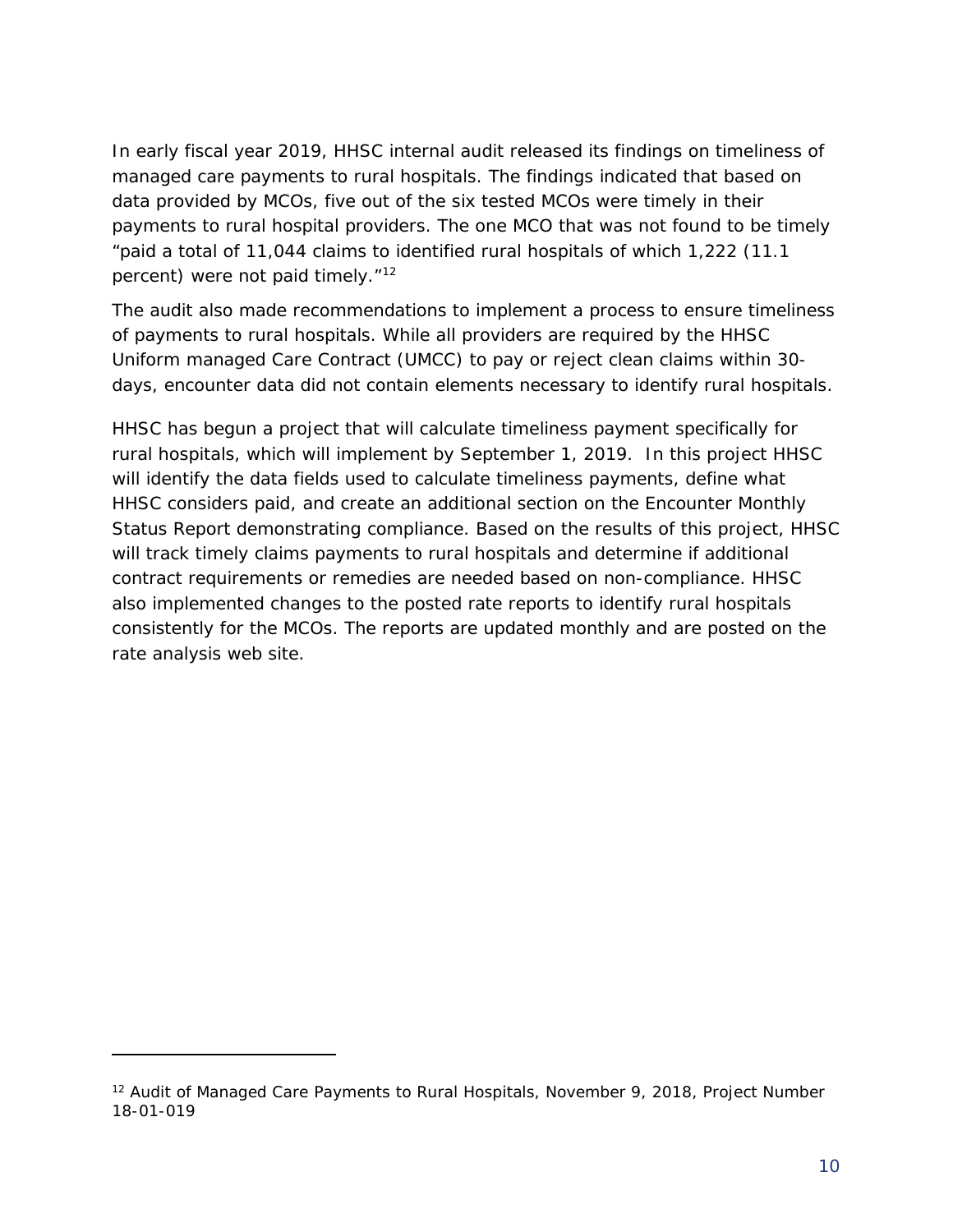## <span id="page-10-0"></span>**3.Conclusion**

HHSC continues to make progress to address concerns regarding payments to rural hospital providers. Appropriations from the 86<sup>th</sup> Legislature, will provide rural hospitals with increases in inpatient reimbursements beginning September 1, 2019. HHSC continues to monitor and make improvements to encounter data collections for the purposes of identifying rural hospitals and monitoring timelines of payments. The Rate Analysis Division at HHSC will produce a plan on Medicaid reimbursements for rural hospitals that is due in January 2020. HHSC will continue to strive to ensure the best practices for payments to our Medicaid providers.